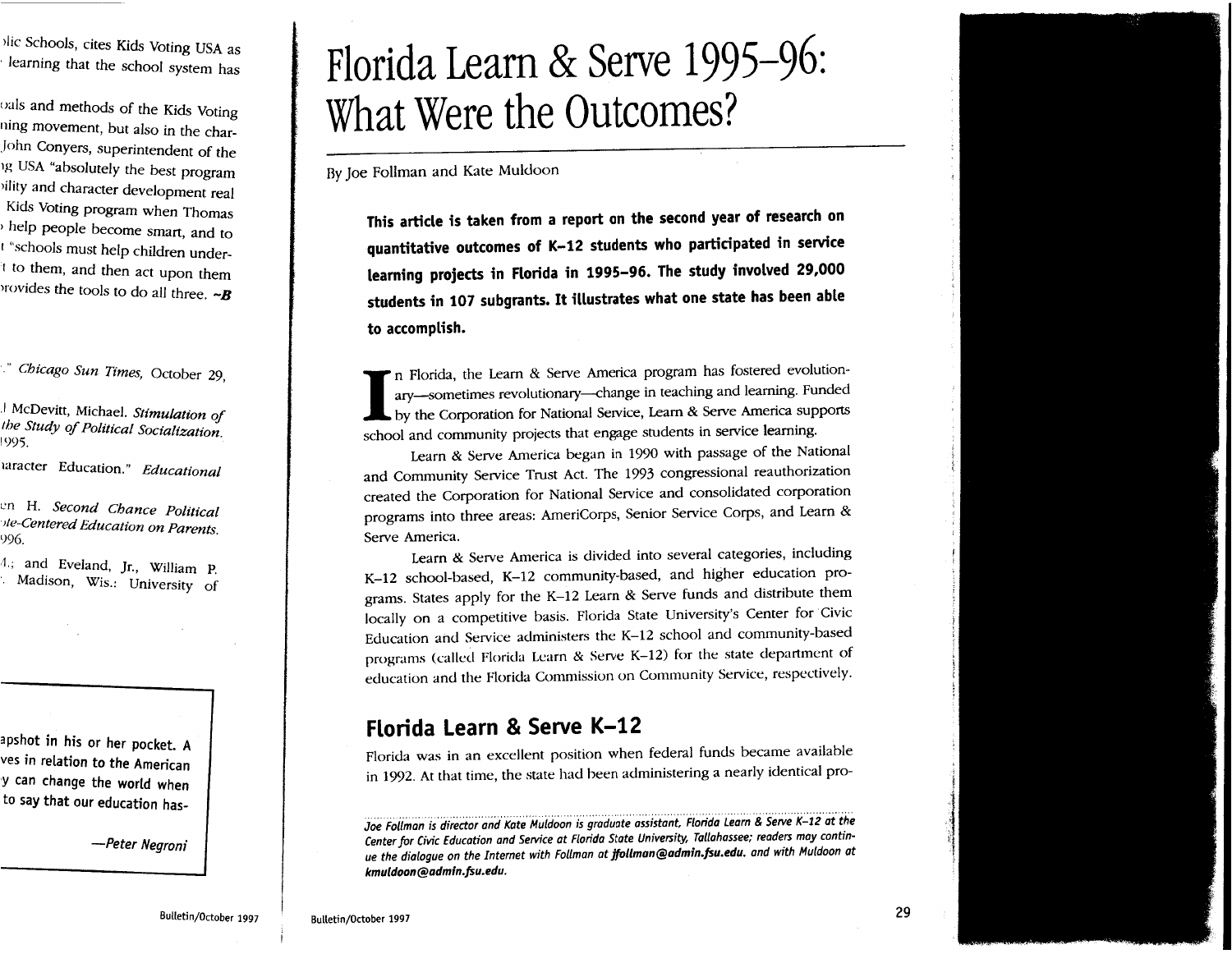ject on a smaller scale for two years using trust funds. With the advent of federal support, Florida expanded existing efforts and used a trust fund as a cash match.

Since then, Florida Learn & Serve K-12 has awarded grants to schools and school districts to engage K-12 students in service learning activities. Nearly 1,000 projects have received awards since 1990. In 1997-98, nearly \$900,000 will be awarded in support of a wide variety of service learning projects.

## **Service Learning**

Service learning is the formal integration of student service into academic instruction (or vice versa). Service learning projects include preparation, action, reflection, recognition, and reciprocity-all participants are both serving and being served. Service learning is a method by which youth learn and develop through active participation in thoughtfully organized service experiences that:

- Are integrated into the academic curriculum
- Meet actual community needs
- Are coordinated in collaboration with the school and community
- Provide structured time for young people to think, talk, write, and/or present about their service experience
- Provide opportunities to use newly acquired academic skills in "real-life" situations
- Help foster the development of a sense of civic responsibility and caring for others.

Florida Learn & Serve sponsors and promotes several initiatives:

- *School-Based Seroice Learning Projects.* Schools can apply for up to \$15,000 for service learning in the community or school.
- *Community-Based Seroice Learning Projects.* Nonprofit organizations can apply for up to \$15,000 to conduct service learning activities with K-12 youth during non-school hours.

School and community-based funds can be used for materials for service projects, transportation, teacher coordination, training, curriculum development, and dissemination activities.

- *Adult Volunteer/Partnerships.* Grants to operate and expand school-based programs in which adults work with students to improve education and student outcomes
- *Youth Seroice Learning Councils.* Funds support school or district youth

councils that develop, review, and select applications for mini-grants to students, student organizations, and teachers for service learning.

• *Training and Technical Assistance.* The project sponsors conferences, institutes, travel by awardees, and related training and conducts workshops on the application process and requirements.

The primary selection criterion for awards is overall proposal quality. Priority is given to school proposals that:

- Involve disadvantaged students and diverse groups of students
- Are from districts that have not yet received Learn & Serve grants
- Students help design and run
- Are interdisciplinary and/or across age groups
- Are part of established courses and for which the service is part of students' grades.

Activities often address environmental needs, needs of disabled or lowincome communities, substance abuse and violence prevention, rural and innercity schools, youth leadership, intergenerational cooperation, and tutoring.

## **How Grant Funds Are Spent**

## **In 1995-96, Florida Learn & Serve K-12 ... awarded 97 subgrants ... for activities in which students provided volunteer service as an application of classroom instruction.**

The hulk of Florida Learn & Serve funds support raw materials for service projects, transp01tation to service sites, and teacher released time/substitutes. The general rule is that grant funds may be used for activities to prepare for, travel to, engage in, reflect upon, disseminate information about, and celebrate service learning efforts. Grant funds cannot create positions, pay stipends to students, cover indirect costs, or pay for trips other than to prepare for or conduct service. Matching or in-kind funds and partnerships are required of all projects.

In 1995-96, Florida Learn & Serve K-12 (FL&S) awarded 97 subgrants to Florida public schools and school districts for activities in which students provided volunteer service as an application of classroom instruction. Three of the 97 subgrants created district youth service learning councils that awarded service learning mini-grants. Another 10 subgrants were for adult volunteer projects, for a total of 107 awards worth \$845,590.

Funds were awarded to Florida from the Corporation for National Service and supplemented with state matching grants and in-kind contributions.; Subgrants ranged from \$880 to \$25,392; the average award was \$7,903. Most activities took place between November 1995 and June 1996.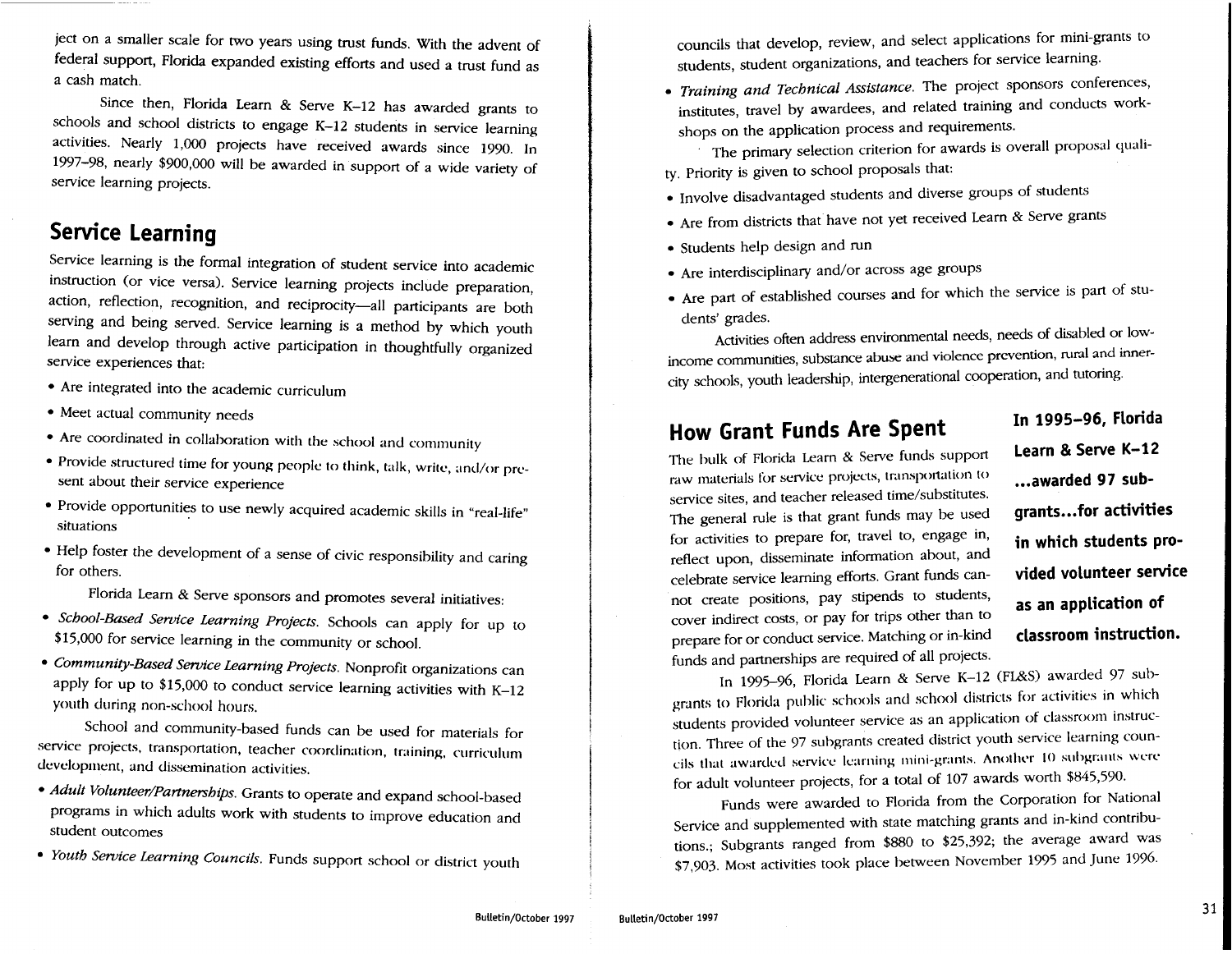## **Methodology**

During the grant period, project staff members sent outcome data forms to be completed and submitted by subgrantees. The forms supplemented a project narrative requirement with 17 questions about numbers of participating students; before-and-during comparisons of student GPA, absences, and referrals; and other items. By mid-April 1997, 91 subgrantees had submitted partially or fully completed forms. Data were self-collected and reported.

Project staff members transcribed information from final reports to a spreadsheet. Not all subgrantees responded to every item, so a spreadsheet was developed for each of three key variables. The three independent variables compared before-and-during measurements of participating students' GPA, attendance, and discipline referrals.

As service learning proponents are interested in the impact of service learning on at-risk student participants, FL&S evaluated a subset of these students for each variable. At-risk participants were defined by subgrantees in their mid-term and final reports and included students who were characterized as likely dropouts; severely learning disabled; emotionally, mentally, or physically handicapped; frequently referred for inappropriate behavior; or those who have entered the juvenile justice system. Subgrants with a preponderance of at-risk students were included in this category.

### **Results and Outcome Data**

#### *1. Student Participants*

Of 107 subgrantees, 82 responded to this item (77 percent); 24,518 students provided service for an average of 299 students per subgrant.

Extrapolating that average to the other 15 school-based projects, an estimated 29,000 students participated.

#### 2. Hours of Service Performed

Again, 82 of 107 subgrants responded, reporting 275,110 total student service hours, an average of 3,355 hours per subgrant. Extrapolating the hours of service to the other 15 school-based projects resulted in an estimate of 325,480 service hours. Calculated at the current minimum wage of \$4.75 per hour, this student service is equivalent to \$1,546,030 worth of work or 1.83 times the total amount awarded.

#### *3. Attendance of Participating Students*

Forty-five subgrantees responded to the questions comparing participating students' absences before and during their subgrant. Twenty-eight of 45 (62 percent) showed a decrease in student absences; the average decrease was 46 percent. Nine (20 percent) reported no change in attendance, and 20 percent reported an increase in absences.

#### *ja. Attendance in Subgrants with At-Risk Student Participants*

Twenty-eight of the 45 (62 percent) subgrantees reporting on attendance also had a preponderance of at-risk students. Students in 19 of 28 (68 percent) subgrants showed improved attendance; the average decrease in absences was 47 percent. Eleven percent (3 of 28) had no decrease in absences; 6 of 28 (21 percent) indicated students had increased absences.

#### *4. Improvement in GPA*

Fifty-four subgrantees responded to questions about students' GPA before and during their service learning subgrant. Forty of the 54 (74 percent) indicated an improvement in grades during the subgrant period. Of those who improved, 20 of 40 (50 percent) gained 0.5 point or more in their GPA. Nine of the 54 (17 percent) reported that students' grades stayed the same; while 5 subgrantees (5 percent) reported that students' grades went down.

### *4a. Improvement in GPA in Subgrants with At-Risk Student Participants*

Thirty-six of the 54 subgrants (67 percent) reporting on GPA also had a preponderance of at-risk students. Students in 27 of the 36 (75 percent) subgrants improved their grades, 60 percent by 0.5 or more. Seventeen percent (6 of 36) of programs indicated that students' grades remained the same, while 3 of the 36 (8 percent) indicated that students' grades decreased.

#### *5. Numbers of Discipline Referrals*

Fifty-six subgrantees provided information on numbers of students receiving discipline referrals before and during their service learning subgrant. Thirty-eight of 56 (68 percent) subgrantees indicated a decrease in student referrals. The average decrease was 68 percent. Twelve of the 56 (21 percent) showed no change, while 6 (11 percent) reported an increase in referrals.

*5a. Numbers of Discipline Referrals in Subgrants with At-Risk Student Participants* 

Thirty-three of the 56 subgrantees reporting on discipline referrals also contained a preponderance of at-risk students. Of the 33, 27 (82 percent) reported a decline in student referrals. The average decline was 60 percent. Students in 3 of the 33 subgrants (9 percent) had approximately the same numbers of referrals; 9 percent of programs reported an increase in referrals.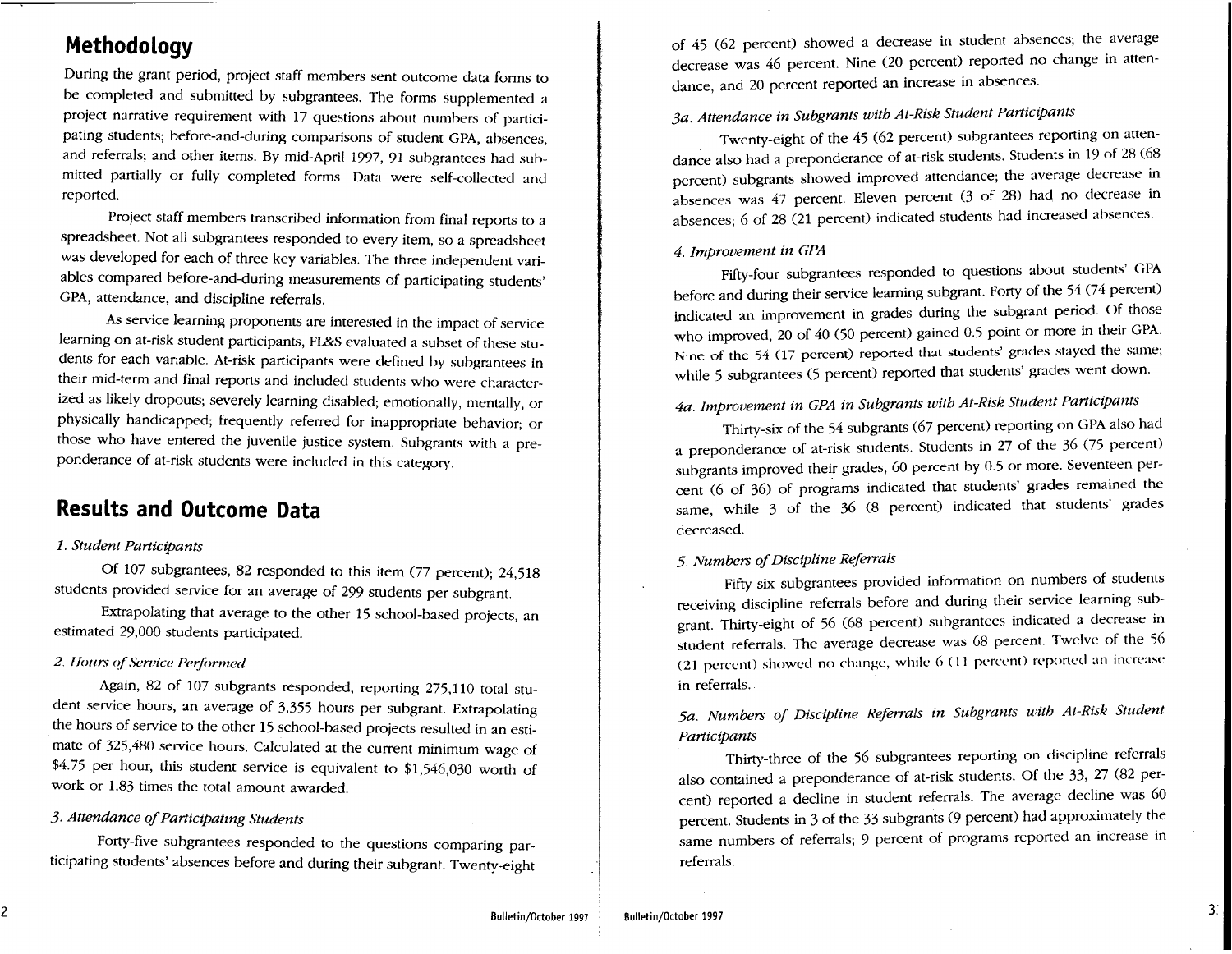## **Analysis of 1995-96 Data and Comparison with 1994-95 Data**

Data from 1995-96 Florida Learn & Serve subgrantees mirror the positive trends identified from 1994-95. In the three key areas (grades, conduct, and attendance), large majorities of students made improvements during the time they were participating. For example:

- Attendance improved in 62 percent of the reporting subgrants (62 percent in 1994-95).
- Students' average GPA improved in 74 percent (70 percent in 1994-95).
- Sixty-eight percent had fewer discipline referrals (76 percent in 1994-95).

Improvements made by at-risk students are even more promising. For subgrants in which a preponderance of the students were identified as at-risk:

- 68 percent showed improved attendance (64 percent in 1994-95)
- 75 percent showed improved GPA (84 percent in 1994-95)
- 82 percent showed fewer discipline referrals (78 percent in 1994-95).

These figures represent a total of 50,000 students and 212 subgrants. Seventeen of the subgrants were adult volunteer efforts that did not involve students as service providers. Approximately two-thirds of the subgrants in 1995-% were new initiatives. Averaged over 1994-96, the figures are as follows:

#### Participants

- 25,000 students participated directly (i.e., provided service) each year
- An average of 254 students participated on each subgrant

#### *Hours of Service*

- 304,430 hours of student service were provided each year
- Service that the students provided each year would be worth \$1,446,000 if calculated at \$4.75 per hour

#### Attendance

- 62 percent of reporting subgrants showed improvements in attendance of participating students
- 66 percent of reporting subgrants with a preponderance of at-risk students showed improvements in attendance
- The average decrease in absences was 45.5 percent
- The average decrease in absences in subgrants with a preponderance of at-risk students was 43 percent

#### GPA

- 72 percent of reporting subgrants showed improvements in participating students' GPA
- 79.5 percent of reporting subgrants with a preponderance of at-risk students showed improvement in participating students' GPA
- Of subgrants showing GPA improvement, 46 percent improved grades by 0.5 or more
- Of subgrants with a preponderance of at-risk students, 48 percent improved grades by 0.5 or more

#### *Conduct*

- 72 percent of reporting subgrants showed a decline in the number of discipline referrals among participating students
- 80 percent of reporting subgrants with a preponderance of at-risk students showed a decline in discipline referrals of participating students
- Of subgrants showing a decline in discipline referrals, the average decline was 65.5 percent
- Of subgrants showing a decline in discipline referrals and which had a preponderance of at-risk students, the average decline was 60 percent.

## **Limits of the Data**

School-based service learning activities do not occur in a test tube. Other factors affect participating students' grades, attendance, and conduct. These studies neither identify those factors nor measure their impact on participating students. It is fair to question the correlation between participation in service learning and academic and behavioral Improvements.

Subgrant activities ranged greatly in type, scope/scale, duration, number of activities, and level of curricular integration. The key data elements (attendance, GPA, and discipline referrals) are formally collected by schools, which lends credibility to their accuracy. However, the fact that the outcomes are self-reported-usually by already overextended teachers--is a methodological concern. We do not know, for example, the precise length of the before-and-during reporting periods used by subgrantees or how GPAs were calculated.

In designing the data elements and final report forms, the project staff walked a very fine line. On the one hand, data elements need to be precise enough to ensure valid reporting and withstand outside scrutiny as well as measure intended outcomes of subgrants. On the other, requesting too much detail and verifiability would burden subgrantees to the point that